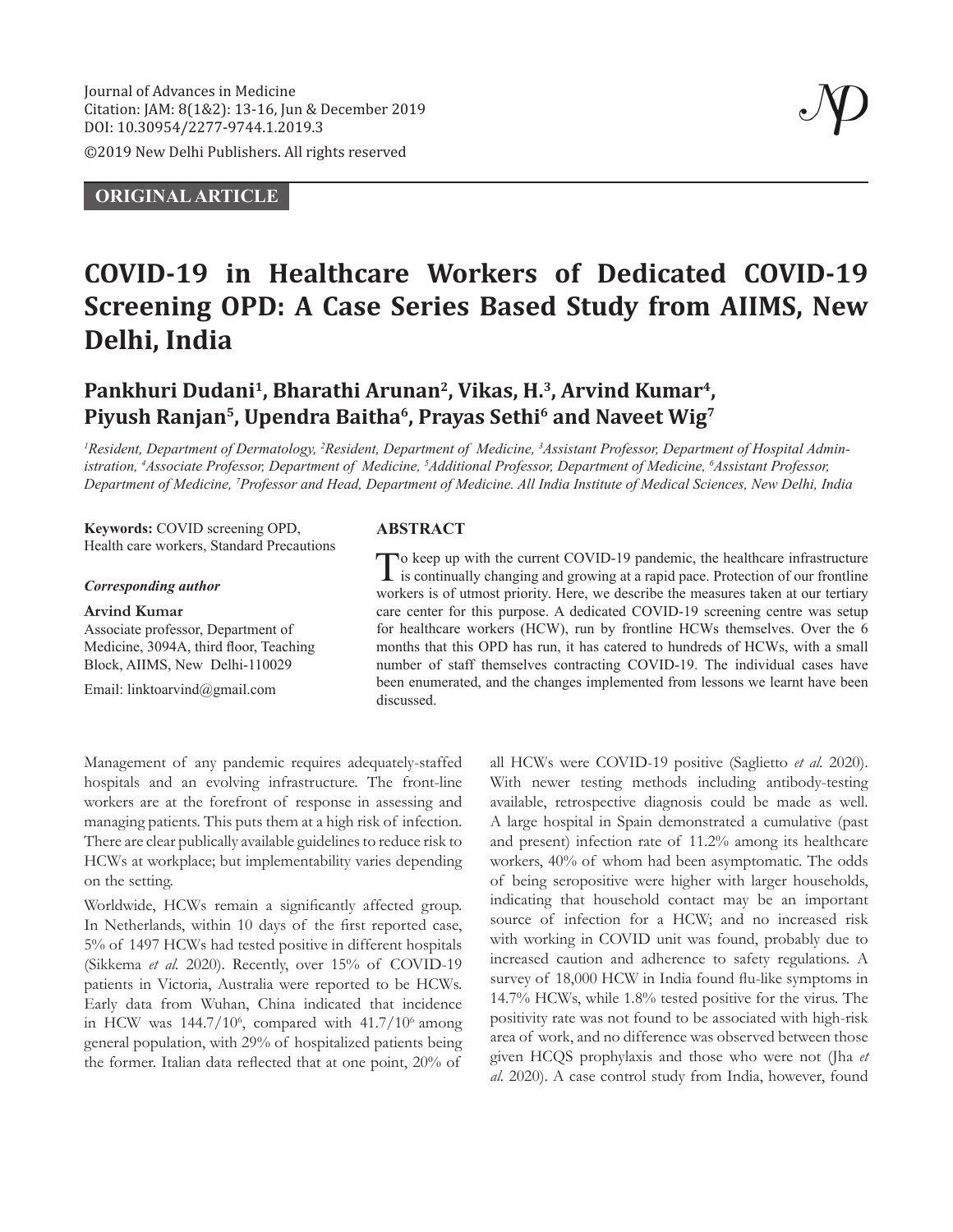a dose-response relationship between hydroxychloroquine (HCQ) prophylaxis and contraction of COVID infection among HCWs (Chatterjee *et al.* 2020).

A higher risk of infection has been observed- A prospective observational study of front-line healthcare workers in the US found them to be at a three-five times increased risk of COVID-19 infection even after correcting for possible biases of repeated testing. This was seen more with reused/ inadequate personal protective equipment (PPE), but was also seen in those with adequate PPE and those reporting no contact with known COVID-19 positive patients. A population-based cohort study in US and UK including 2,035,395 community individuals and 99,795 HCWs found the hazard ratio of a positive test to be 11.6 for frontline HCWs when compared with general population (Nguyen *et al.* 2020). A rapid review found insufficient/ inadequate PPE to be the most important risk factor, followed by working in high-risk areas, longer working hours, limited knowledge of infection control as well as lack of established hospital infection control practices or poor adherence to them. An early study also found association with suboptimal hand hygiene (Ran *et al.* 2020).

In our tertiary care hospital in North India, we have a dedicated COVID-19 screening Outpatient department (OPD) for healthcare workers and their families, supported by a virology and serology laboratory as well as a contacttracing team. This OPD was planned and opened early on in the pandemic to cater particularly to the frontline HCWs of our institution. The OPD was designed to ensure a lowrisk environment for the health care workers which included a plexiglas shield measuring 7 feet from the ground to sequester the screening staff and kiosks with rubber gloves to ensure safety of the workers involved in sampling patients. Level 3 PPE kits were available for sampling of children/ other patients who could not be sampled at the kiosks. Fresh N95 masks were given to all staff daily. Patient contact was thus minimized. Additionally, the staff was rotated every 4 weeks and provided appropriate quarantine period before resuming duties elsewhere.

In the period of two months between April and June 2020, 6 workers of the employee health scheme (EHS) COVID screening OPD (2 doctors and 4 auxiliary workers) contracted COVID. The details as follows:

#### **Case 1**

A 25 year-old resident doctor developed mild headache and coryza, 2 weeks after starting work at this OPD, and was

found to be COVID-19 positive. As she lived alone and walked to work, the source of infection was suspected to be from the OPD itself. Her work consisted of handing out testing kits to the patients. Due to a high Plexiglas barrier, she had to step out of the enclosure multiple times to hand these kits to patients. As these were early days in the foundation of the OPD, the HCWs were provided only N-95 masks and gowns. She was home isolated,and advised routine monitoring of temperature and oxygen saturation. She had mild symptoms with 8 days of fever. After the first 3 weeks, she developed severe myalgia and arthralgia, along with mild respiratory discomfort at rest. Examination then revealed normal respiratory rate and saturation, but tachycardia with minimal activity and low diastolic blood pressure (with preserved MAP). Routine tests found an elevated ESR and mild transaminitis. At 3 months of follow up, she had improvement from baseline symptoms but reported a reduced work capacity and persistent myalgia. She had 3 high-risk contacts, but they were asymptomatic, and none of them tested positive for COVID at day 8.

#### **Case 2**

A 26 year-old female data entry operator tested positive 1 week after starting work at the EHS screening OPD. She had developed high-grade fever, and 2 more members of her 5-membered family developed similar symptoms simultaneously. They tested positive for COVID-19, following which they were admitted at our hospital's COVID facility. As she worked behind the shield at all times, lived with her family and travelled in a bus with other employees of the hospital, she was suspected to have acquired the infection from outside the workplace. She had high-grade fever for next 5 days, along with anosmia and aguesia. She has subsequently recovered with minimal sequalae.

#### **Case 3**

A 27-year old male resident doctor developed fever, myalgia, sore throat and mild cough, 8 days after finishing 8 weeks of working in EHS OPD. He was involved in talking to patients and sampling patients at the kiosk. He lived alone. The source of infection was suspected to be the workplace itself. He was admitted for 10 days, the stay being uneventful. He had one high-risk contact who tested negative.

#### **Case 4**

A 27 year-old male technician working in sample collection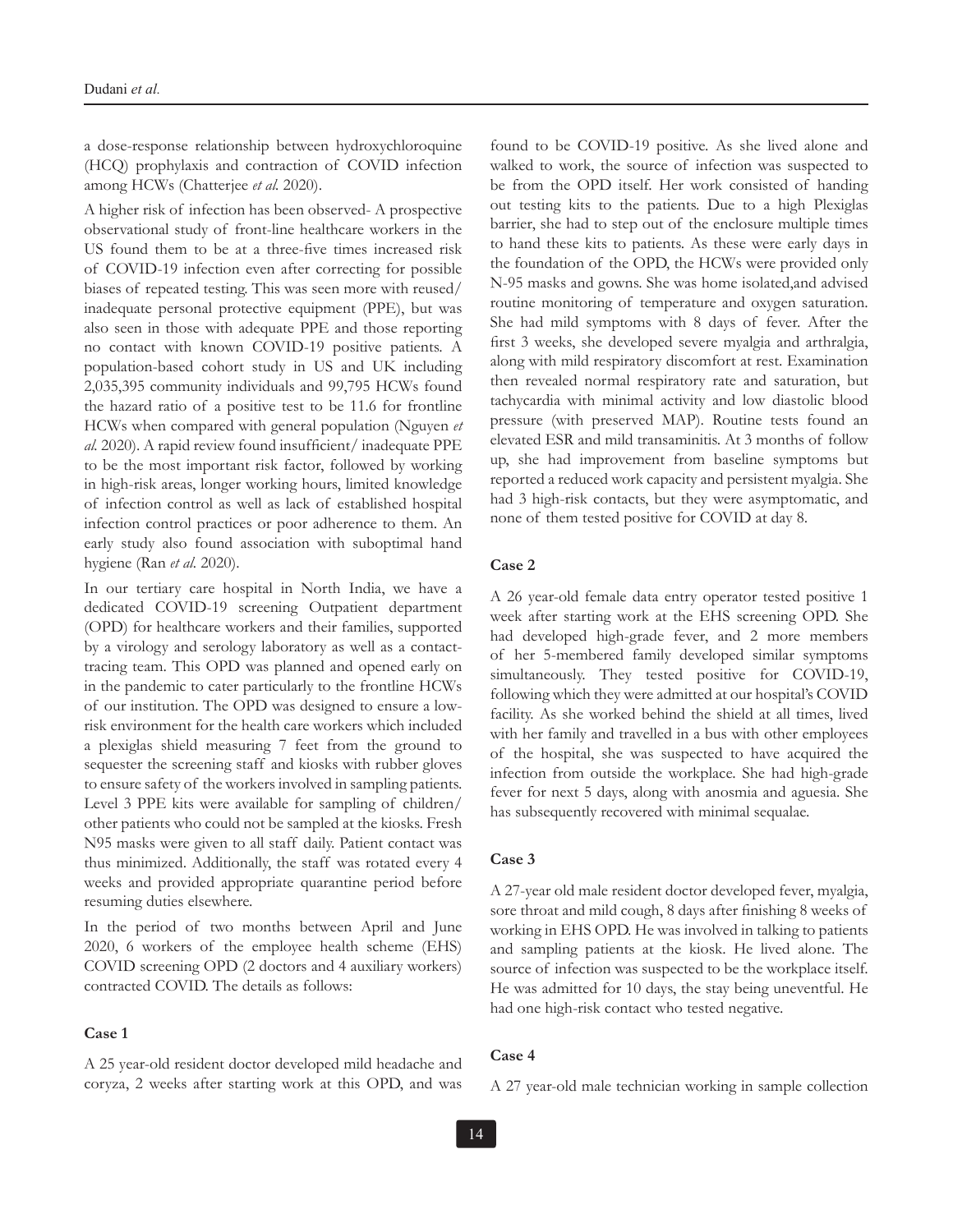at the kiosks developed fever 4 weeks after working in this OPD. He lived with his mother, and used to travel to work alone on his two-wheeler, and had no other contacts. The source was suspected to be the workplace. He was admitted in our COVID facility for 10 days, with an uneventful recovery.

#### **Case 5**

A 25 year-old paramedical worker developed fever 2 weeks after starting work at our OPD. Similar to our first patient, her work included handing out testing kits to suspected patients, for which she would step out of the Plexiglas enclosure multiple times during her shift. She stayed with her family and was travelling to and from work via the bus shuttle. The source of infection could not be determined. She was also admitted in our COVID facility.

#### **Case 6**

A 30-year-old hospital attendant tested COVID positive after 6 weeks of working at the OPD. He would man the gate and implement social distancing among the patients waiting their turn, and would sometimes come within 1 meter distance. He was provided with an N 95 mask along with a face shield and gown during his shifts. The source of infection could not be ascertained.

#### **DISCUSSION**

Following these infections, and as we learnt more with the evolving pandemic, many changes were made in the functioning of the OPD. On retrospection, it was realized that the place of acquiring the infection is difficult to determine, whether it was workplace or outside. However, breach in the standard precautions is a must for acquiring COVID-19 infection, independent of the place of acquiring the infection. Few of the factors which were observed at this COVID facility were: handing out the testing kits to the OPD attenders in person without appropriate PPE; the sudden surge in the number of cases attending our center, due to which maintaining adequate social distancing was not strictly followed; the laxity in behavior towards strict use of N95 mask or infrequent breach, inappropriate COVID related behavior of the users at waiting time, inappropriate exchange of OPD cards/notes between the user and OPD staff through the glass shield inside the enclosure area and education and training of the staff posted in the OPD was also incomplete in early days of pandemic as it definitely needed repetition and regular re-enforcement.

To address these issues, a slot was made in the Plexiglas through which kits were passed on to the OPD patients. This ensured minimal contact between OPD patients and HCWs. Mike systems were also installed in the Plexiglas for effortless communication. A token system was started to deal with the increasing crowds, as the footfall in the OPD had increased from 50 a day to more than 300 a day in a span of a week. This system ensured that the crowd in the OPD could be controlled adequately and social distancing could be maintained between the patients themselves, as well as between patients and HCWs, specially patient-care coordinators and security staff. Additionally, all staff posted in the OPD were regularly educated regarding appropriate use and disposal of PPE, screening for symptoms, social distancing practices and frequent hand-washing, which at every stage in the pandemic have been proven to be one of the best ways of preventing COVID-19 infection. The task of education and training of the health care workers was taken up by Hospital infection control committee in coordination with the faculty in-charges from department of Medicine and Hospital administration of the COVID OPD facility under the supervision of the institutional COVID task force chaired by Head of the department of Medicine. For monitoring the quality of precautions the HCWs at the COVID-19 OPD duty had made their own self-help group in each work shift to observe each other's COVID inappropriate behavior and rectify them in a conducive environment.

The observations after implementation of the above mentioned changes have been satisfactory; only one staff of EHS OPD tested positive in the next three months. We believe that improving the workplace safety is a continuous process requiring one to constantly look for possible lacunae. Our experience has been encouraging, as appropriate changes were promptly made and found to improve workplace safety. The number of infections reduced significantly, despite the increased community transmission with reversal of lockdown and increased number of new cases. The HCWs who did contract the infection had a mild course of disease. Support of administration was imperative to creation of a safe workplace, and this has been found to be instrumental in other parts of the world too (Delgado-Gallegos *et al.* 2020). The CDC has also called for ensuring HCW education, encouraging daily self-screening of symptoms, and nonpunitive and flexible policies of sick-leave for self-isolation and quarantine.